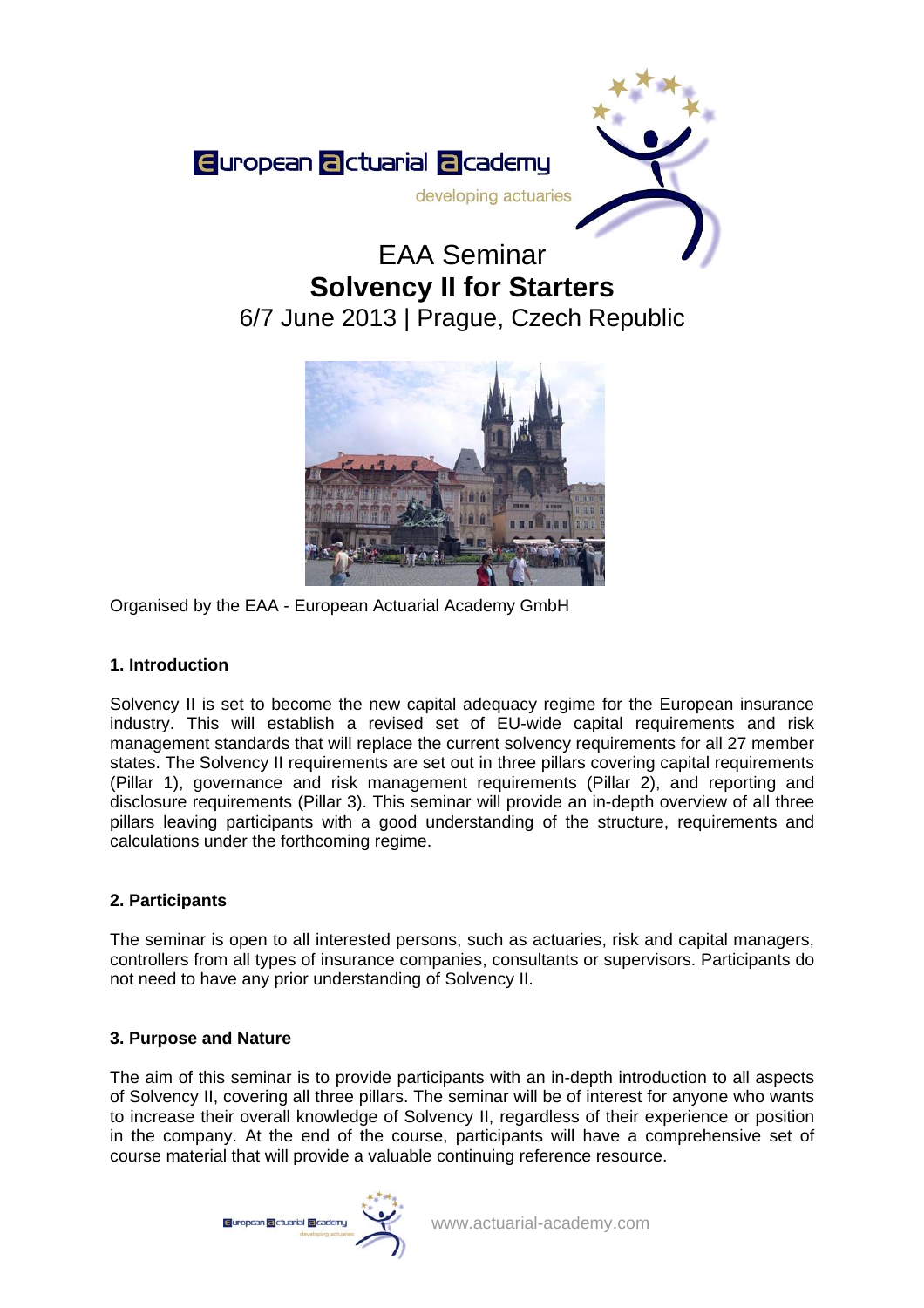The seminar will also provide participants with an insight of current Solvency II progress and expected timelines for the future development and implementation of the framework.

## **4. Lecturers**

## **Dr. Zeljko Strkalj**

Zeljko Strkalj is a Principal with The Boston Consulting Group and has more than 10 years of experience working in the insurance industry. Zeljko has advised some of the world's largest insurers and reinsurers on various actuarial and strategic topics and helped a number of large companies with their implementations for Solvency II. Prior to joining BCG, he worked at Milliman and Ernst & Young. He started his career as Product and Pricing actuary at Allianz. Zeljko is a member of the German Actuarial Association (DAV) and has presented frequently at industry conferences and published articles in insurance magazines. He regularly lectures on seminars of the EAA.

#### **Dr. William Coatesworth**

William Coatesworth is an actuarial consultant at Milliman who has become a leading commentator on Solvency II across Europe. He has helped a number of companies with their preparations for Solvency II, particularly focusing on the corporate governance and reporting requirements under pillars 2 & 3, as well as working with industry bodies to help draft the industry responses to the developing Solvency II regulations. William sits on the Solvency II Pillar V working group of the Groupe Consultatif, tasked with providing actuarial comment and challenge on pillars 2 & 3 on behalf of the various European actuarial associations. William is the author of a number of papers concerning Solvency II and has spoken at a number of industry events across Europe and Asia on the subject.

# **5. Language**

The language of the seminar will be English.

#### **6. Preliminary Programme**

#### **Thursday, 6 June 2013**

- 08.45-09.00 Registration
- 09.00 Introduction & welcome and opening of day 1
- 09.00-09.45 Overview of Solvency II
- 09.45-10.45 Valuation in Solvency II (Balance Sheet and Best Estimate)
- 10.45-11.00 Coffee Break
- 11.00-12.30 Valuation in Solvency II (Risk Margin and Own Funds)
- 12.30-13.30 Lunch
- 13.30-15.00 Solvency Requirements (SCR and MCR standard formula)
- 15.00-15.45 Assets and other liabilities as well as important topics for Groups
- 15.45-16.00 Coffee Break
- 16.00-17.00 Current developments Long Term Guarantees Assessment 19.00 Dinner

#### **Friday, 7 June 2013**

- 09.00-10.30 Governance and risk management in Solvency II
- 10.30-10.45 Coffee Break
- 10.45-12.00 Internal models
- 12.00-12.30 Solvency II reporting requirements
- 12.30-13.30 Lunch